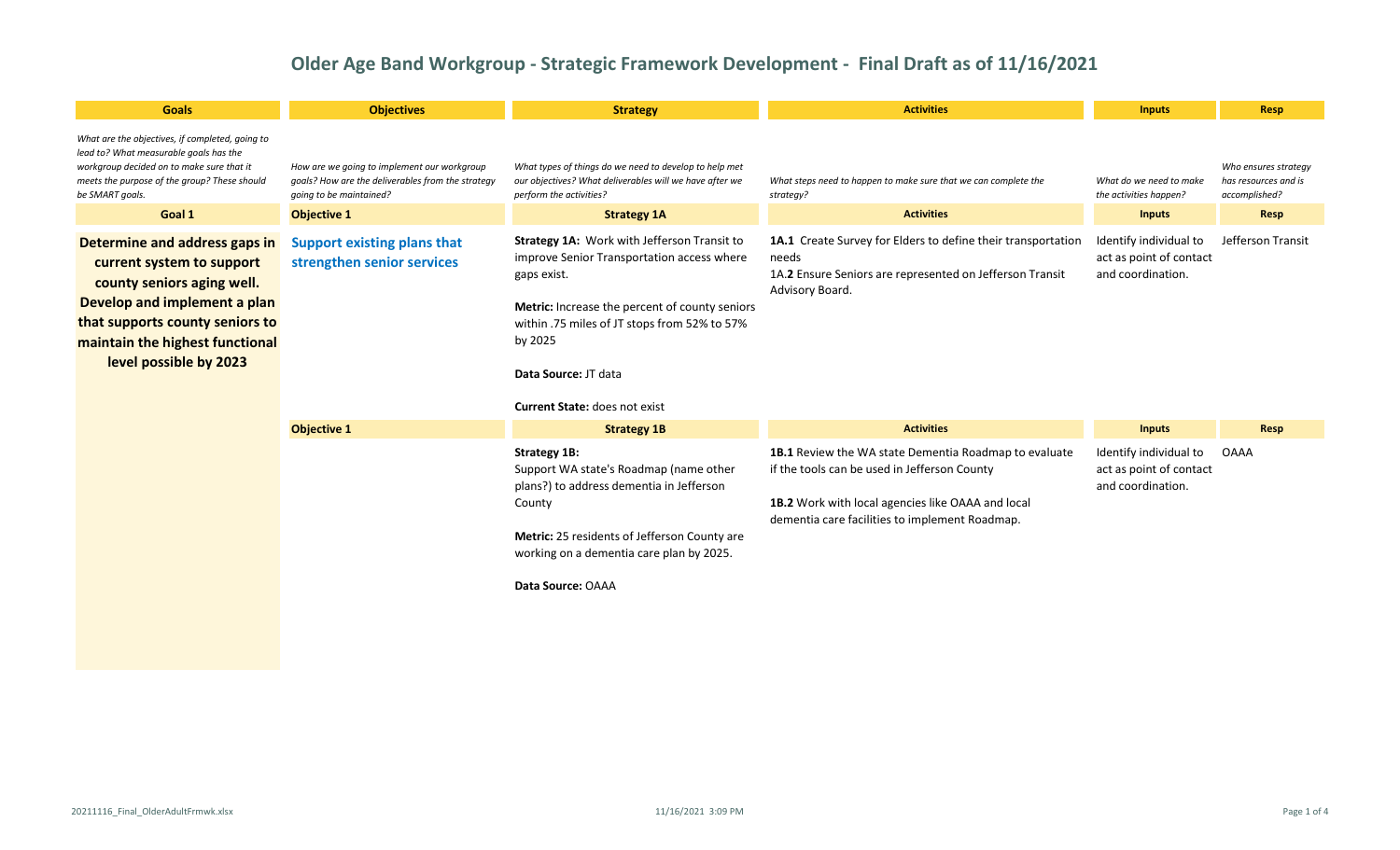| <b>Goals</b>                                                                                                                                                                                                                                                                       | <b>Objectives</b>                                                                                                           | <b>Strategy</b>                                                                                                                                                                                                                                                                                                                                            | <b>Activities</b>                                                                                                                                                                                                                                                           | <b>Inputs</b>                                                                        | <b>Resp</b>                                                   |
|------------------------------------------------------------------------------------------------------------------------------------------------------------------------------------------------------------------------------------------------------------------------------------|-----------------------------------------------------------------------------------------------------------------------------|------------------------------------------------------------------------------------------------------------------------------------------------------------------------------------------------------------------------------------------------------------------------------------------------------------------------------------------------------------|-----------------------------------------------------------------------------------------------------------------------------------------------------------------------------------------------------------------------------------------------------------------------------|--------------------------------------------------------------------------------------|---------------------------------------------------------------|
| What are the objectives, if completed, going to<br>lead to? What measurable goals has the<br>workgroup decided on to make sure that it<br>meets the purpose of the group? These should<br>be SMART goals.                                                                          | How are we going to implement our workgroup<br>goals? How are the deliverables from the strategy<br>going to be maintained? | What types of things do we need to develop to help met<br>our objectives? What deliverables will we have after we<br>perform the activities?                                                                                                                                                                                                               | What steps need to happen to make sure that we can complete the<br>strategy?                                                                                                                                                                                                | What do we need to make<br>the activities happen?                                    | Who ensures strategy<br>has resources and is<br>accomplished? |
| Goal 1 - Cont'd                                                                                                                                                                                                                                                                    | <b>Objective 2</b>                                                                                                          | <b>Strategy 2A</b>                                                                                                                                                                                                                                                                                                                                         | <b>Activities</b>                                                                                                                                                                                                                                                           | <b>Inputs</b>                                                                        | Resp                                                          |
| Determine and address gaps in<br>Develop new programs that<br>strengthen senior services<br>current system to support<br>county seniors aging well<br>Develop and implement a plan<br>that supports county seniors to<br>maintain the highest functional<br>level possible by 2023 |                                                                                                                             | <b>Strategy 2A:</b><br>Work with SHIBA and local Law Enforcement<br>to develop a Anti-Fraud Campaign for Seniors<br>in this community.<br>Metric: Milestone goal, campaign in place by<br>2023.<br>Data Source: PTPD, JCSO<br>Current State: City of PT 18 cases in one year.<br>Jefferson County 65 Fraud cases not broken<br>down by age.                | 2A.1 This team to work with OAAA and local Law<br>Enforcement to develop a campaign to raise awareness<br>about fraud perpetrated on seniors over the internet and<br>phone.<br>2A.2 Provide printed materials in places that seniors<br>frequent to help them avoid fraud. | Identify individual to<br>act as point of contact Sheriff, PTPD<br>and coordination. | OAAA, Jeffco                                                  |
|                                                                                                                                                                                                                                                                                    |                                                                                                                             | <b>Strategy 2B</b>                                                                                                                                                                                                                                                                                                                                         | <b>Activities</b>                                                                                                                                                                                                                                                           | <b>Inputs</b>                                                                        | Resp                                                          |
|                                                                                                                                                                                                                                                                                    |                                                                                                                             | <b>Strategy 2B:</b><br>Create an implementation-ready blueprint for<br>a high-quality, community-based Adult Day<br>Services with an intergeneration component<br>to address Jefferson County's Adult Care<br>crisis.<br>Metric: 2022 - Blueprint completed; Funding<br>search initiated<br>2023 - Funding procured<br>2024 - Initial programming underway | 2B.1 Convene JHC/OLYCAP/03A players at regular intervals<br>to develop plan, funding, etc.<br>2B.2 Explore innovative methodologies to provide adult<br>day services in rural communities.                                                                                  | Dunia Faulx / JHC<br>Cherish Cronmiller /<br>OlyCAP                                  | Jefferson<br>Healthcare,<br>OlyCAP, O3A                       |

**Data Source:** Project planning materials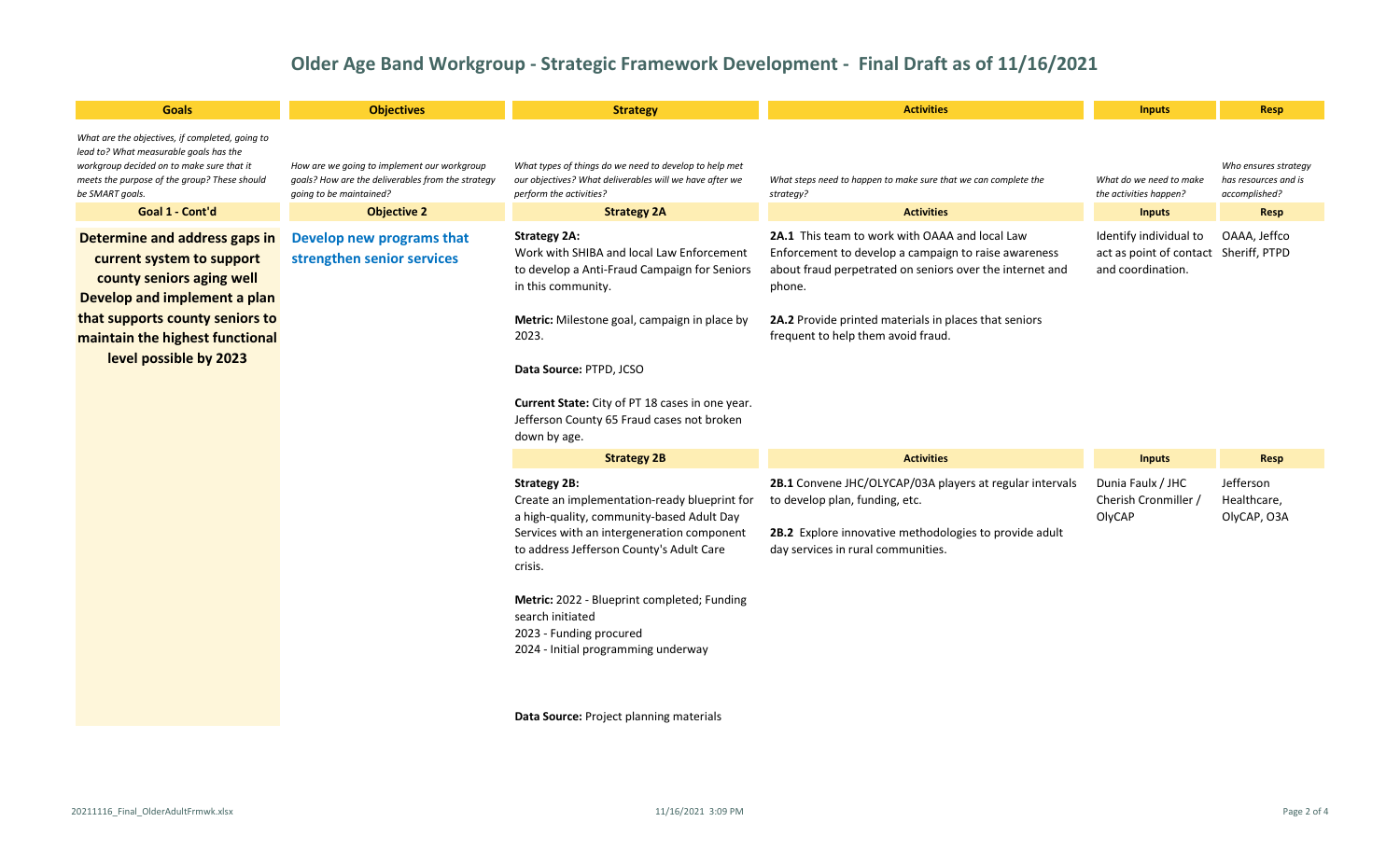| <b>Goals</b>                                                                                                                                                                                                            | <b>Objectives</b>                                                                                                           | <b>Strategy</b>                                                                                                                                                                                                                           | <b>Activities</b>                                                                                                                   | <b>Inputs</b>                                                          |                                                               |
|-------------------------------------------------------------------------------------------------------------------------------------------------------------------------------------------------------------------------|-----------------------------------------------------------------------------------------------------------------------------|-------------------------------------------------------------------------------------------------------------------------------------------------------------------------------------------------------------------------------------------|-------------------------------------------------------------------------------------------------------------------------------------|------------------------------------------------------------------------|---------------------------------------------------------------|
| What are the objectives, if completed, going to<br>lead to? What measurable goals has the<br>workgroup decided on to make sure that it<br>meets the purpose of the group? These should<br>be SMART goals.               | How are we going to implement our workgroup<br>goals? How are the deliverables from the strategy<br>going to be maintained? | What types of things do we need to develop to help met<br>our objectives? What deliverables will we have after we<br>perform the activities?                                                                                              | What steps need to happen to make sure that we can complete the<br>strategy?                                                        | What do we need to make<br>the activities happen?                      | Who ensures strategy<br>has resources and is<br>accomplished? |
| Goal 1 - Cont'd                                                                                                                                                                                                         | <b>Objective 2 - Cont'd</b>                                                                                                 | <b>Strategy 2C</b>                                                                                                                                                                                                                        | <b>Activities</b>                                                                                                                   | <b>Inputs</b>                                                          | Resp                                                          |
| Determine and address gaps in<br>current system to support<br>county seniors aging well<br>Develop and implement a plan<br>that supports county seniors to<br>maintain the highest functional<br>level possible by 2023 | Develop new programs that<br>strengthen senior services                                                                     | <b>Strategy 2C:</b><br>Develop a campaign to inform seniors about<br>services, programs and education available to<br>allow them to live more independent, safer<br>lives.<br><b>Metric:</b> Milestone metric Campaign occurs by<br>2024. | 2C.1 Work with agencies like OAAA, SHIBA, Law<br>Enforcement to develop list of materials and information to<br>share with seniors. | Identify individual to<br>act as point of contact<br>and coordination. | OAAA                                                          |

| <b>Objective 3</b>                                      | <b>Strategy 3A</b>                                                                                                                     | <b>Activities</b>                                                                                                                                                                                                   | <b>Inputs</b>                                                                        | Resp         |
|---------------------------------------------------------|----------------------------------------------------------------------------------------------------------------------------------------|---------------------------------------------------------------------------------------------------------------------------------------------------------------------------------------------------------------------|--------------------------------------------------------------------------------------|--------------|
| Develop new programs that<br>strengthen senior services | <b>Strategy 3A:</b><br>Work with SHIBA and local Law Enforcement<br>to develop a Anti-Fraud Campaign for Seniors<br>in this community. | <b>3A.1</b> This team to work with OAAA and local Law<br>Enforcement and Secretary of State's office to develop a<br>campaign to raise awareness about fraud perpetrated on<br>seniors over the internet and phone. | Identify individual to<br>act as point of contact Sheriff, PTPD<br>and coordination. | OAAA, Jeffco |
|                                                         | <b>Metric:</b> Milestone goal, campaign in place by<br>2023.                                                                           | <b>3A.2</b> Provide printed materials in places that seniors<br>frequent to help them avoid fraud.                                                                                                                  |                                                                                      |              |
|                                                         | Data Source: PTPD, JCSO                                                                                                                |                                                                                                                                                                                                                     |                                                                                      |              |
|                                                         | <b>Current State:</b> City of PT 18 cases in one year.<br>Jefferson County 65 Fraud cases not broken<br>down by age.                   |                                                                                                                                                                                                                     |                                                                                      |              |